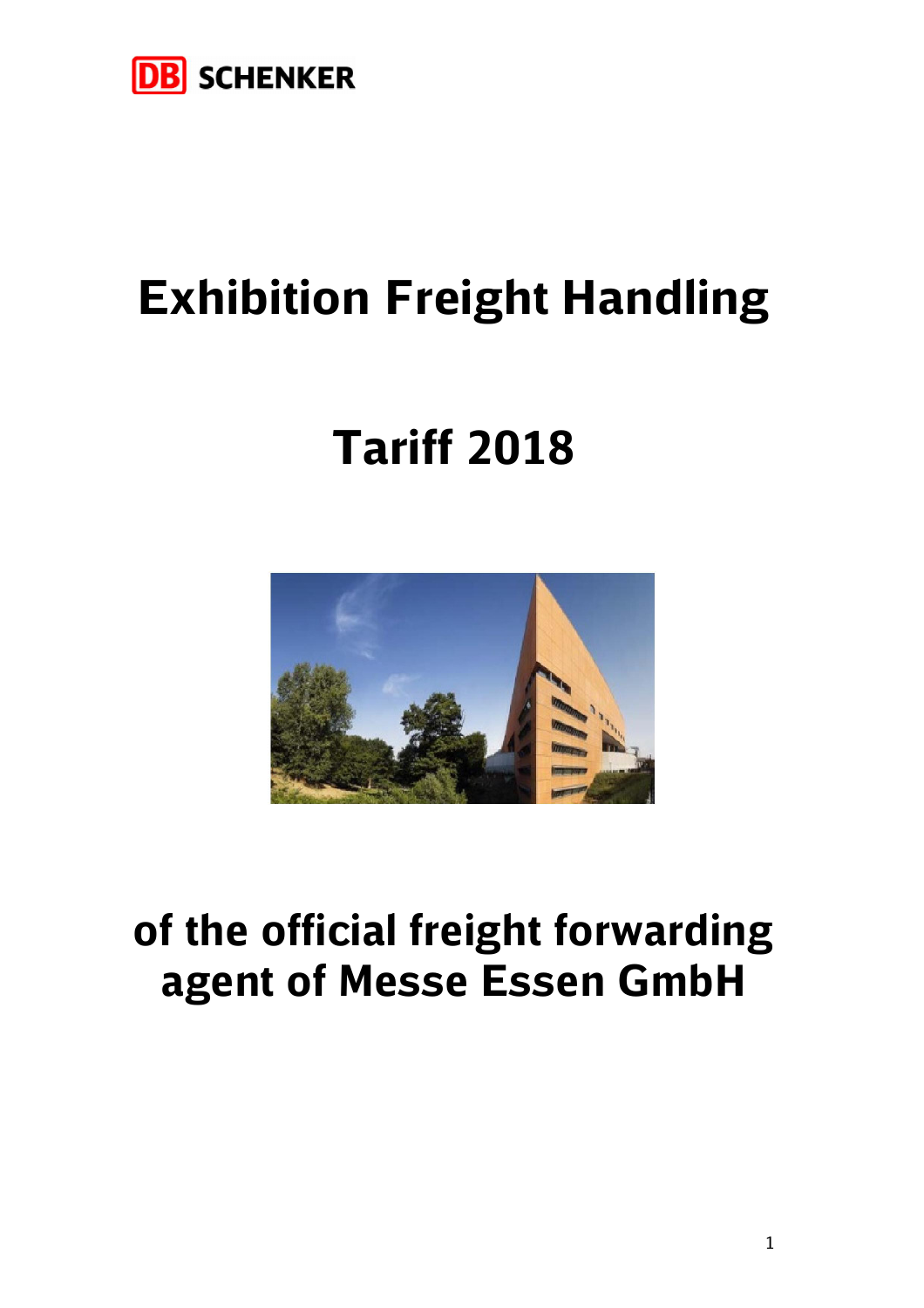

**Official forwarding agent of Messe Essen GmbH:** 

**Schenker Deutschland AG Norbertstrasse 56 DE-45131 Essen** 

**Fairs & Exhibitions Messehaus Süd, 1. Etage Phone: +49-201-959791 0 Fax: +49-201-959791 25 E-Mail: fairs.essen@dbschenker.com**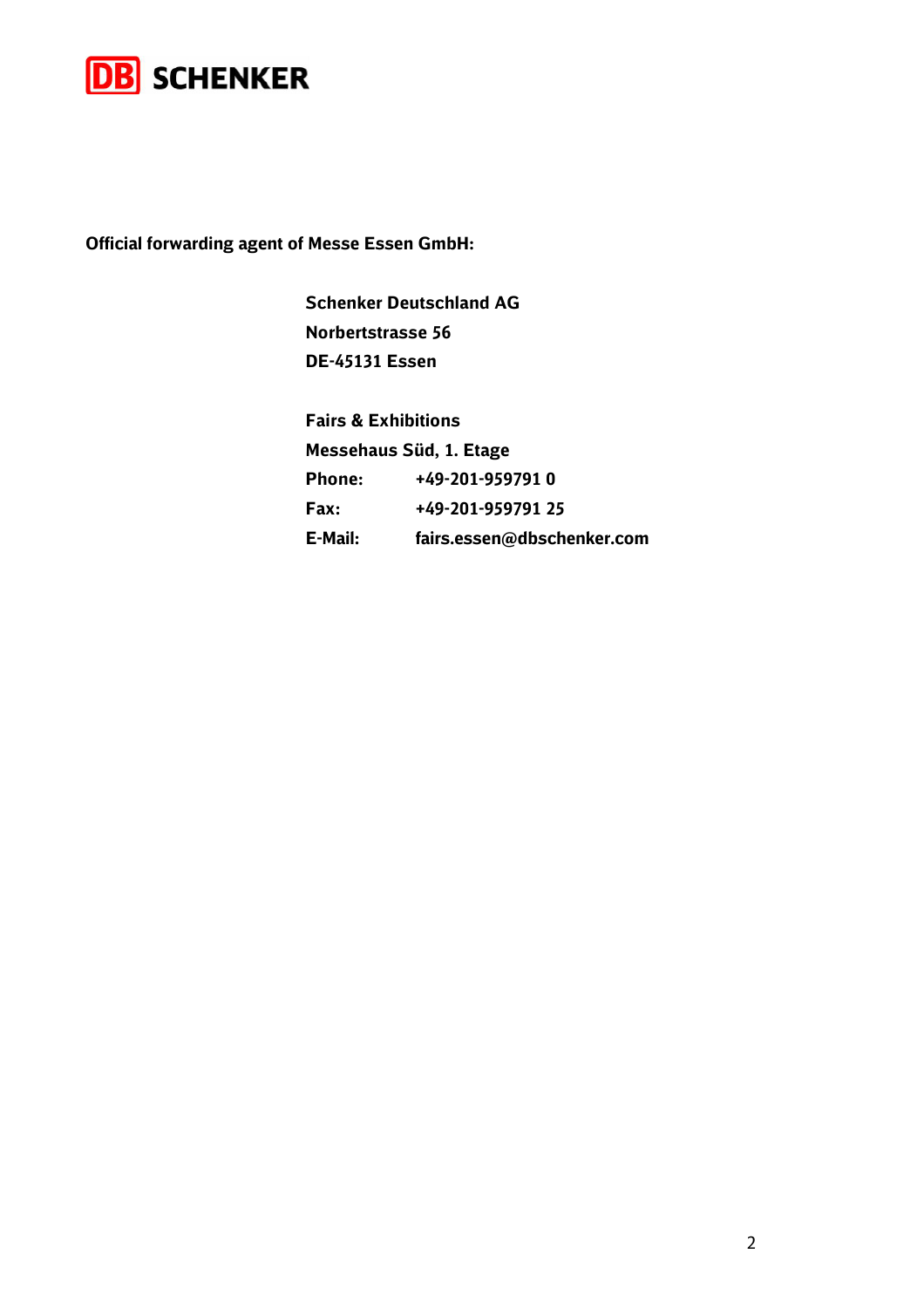

#### **General Terms and Conditions**

#### **§ 1**

The exhibition freight handling tariff is valid for all operations and services undertaken on the Essen exhibition ground by the official freight forwarding agent of Messe Essen GmbH. This includes all on-site handling services of exhibition goods as well as carrying out of all necessary formalities for domestic and foreign shipments.

#### **§ 2**

The official tariff will form the basis for all invoices by the official forwarder. Prices shown are maximum rates, calculation basis 1 cbm = 333 kg and excluding German VAT. Commission will be levied on the chargeable weight of the goods handled, or failing this a lump sum will be charged based on the time and equipment used in carrying out an order. The forwarders commission/administration charges covers planning and supervisory work carried out by the forwarder (e.g. arranging and holding available sufficient labour and equipment, etc.). Billing will be effected per order.

#### **§ 3**

We operate exclusively in accordance with the Allgemeine Deutsche Spediteurbedingungen 2017 - ADSp 2017 - (German Freight Forwarders' General Terms and Conditions 2017) and if they do not apply for performing logistics services - with the Logistic-AGB (General Terms and Conditions of Logistics-Services Providers), as of March 2006. Note: In clause 23 the ADSp 2017 deviates from the statutory liability limitation in section 431 German Commercial Code (HGB) by limiting the liability for multimodal transportation with the involvement of sea carriage and an unknown damage location to 2 SDR/kg and, for the rest, the customary liability limitation of 8,33 SDR/kg additionally to Euro 1,25 million per damage claim and EUR 2,5 million per damage event, but not less than 2 SDR/kg. In addition the Fair and Exhibition Conditions are applicable. The "Bundesfachgruppe Schwertransporte und Kranarbeiten (BSK)" terms and conditions are the basis for heavyload orders.

#### **§ 4**

Shipments can only be accepted on a freight prepaid basis up to "Free arrival exhibition ground Essen". In order to ensure prompt delivery to the stand, it is imperative that each individual shipment is marked with the exhibitor's name, the name of the exhibition as well as hall and stand number of the consignee.

#### **§ 5**

Contractual responsibilities and liabilities of the official freight forwarding agent:

- The responsibility and liability of the exhibition freight end once the goods have been delivered to the exhibitors stand, whether the exhibitor or his representative is present or not. In the absence of written instructions to the contrary, goods may be delivered to the stand commencing on the first day of the official build-up period.
- The responsibility and liability for storage of empties and/or full goods during the exhibition commence with collection of them from the exhibitor's stand and end when the material has been returned at the stand at closing time of the exhibition. There is no liability for freight which is labeled as empty goods. Full goods have to be declared and labeled separately by the exhibitor and/or stand builder.
- The responsibility and liability for exhibition goods for the return commence with collection at the stand of the exhibitor within the official dismantling period whether the exhibitor or his representative is present or not.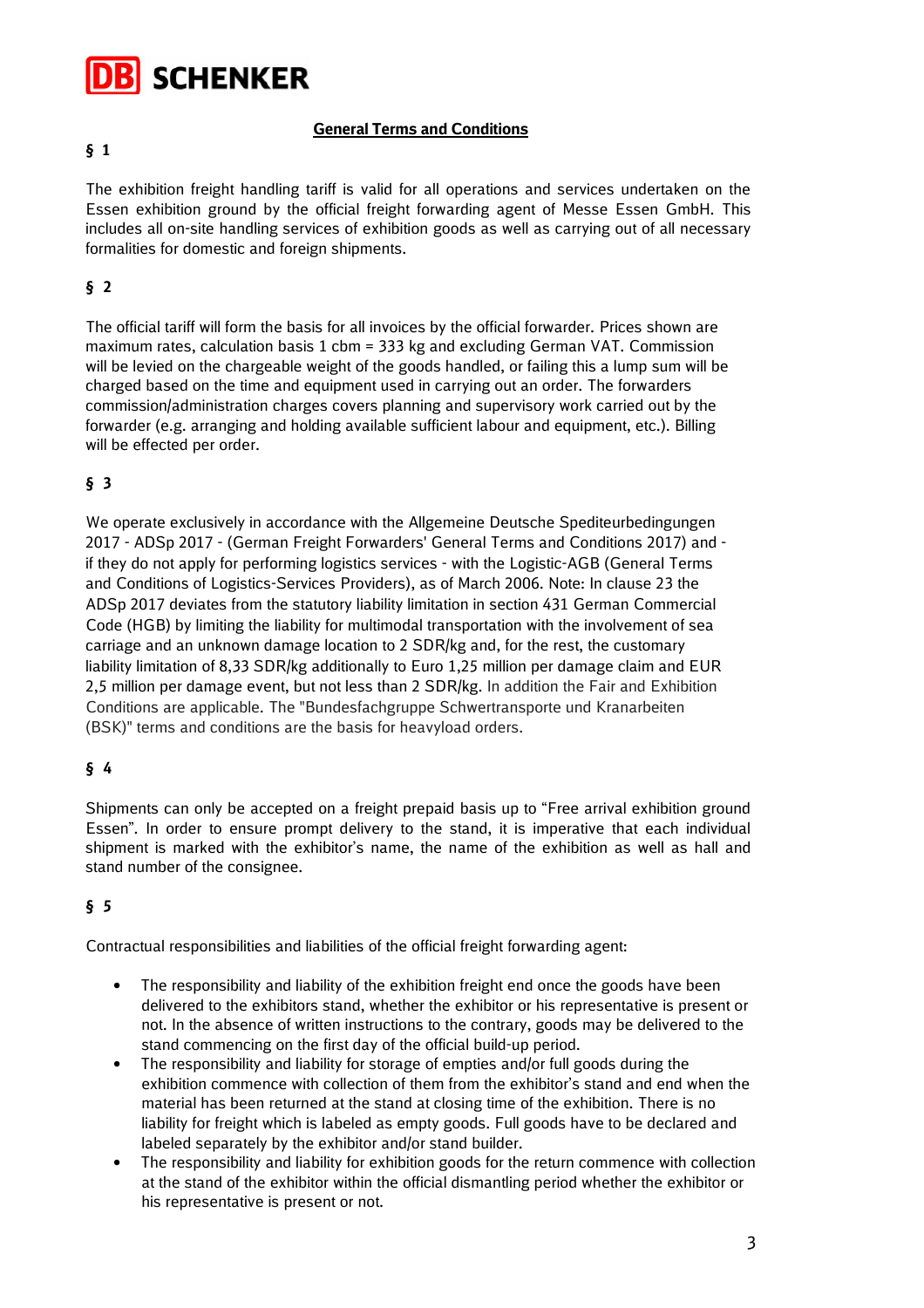**SCHENKER** 

There exists no admission responsibility and liability for goods in case of surrender freight documents or orders at the office of the official forwarder, although shipments have not been collected at the stand yet.

Exhibitors are recommended to negotiate transport and storage insurances for their goods, details can be offered by the official freight forwarder. Empty goods insurances can only be obtained by the official freight forwarder. Verbal orders or instructions from the exhibitors directly to the staff do not constitute any responsibility for the forwarder.

#### **§ 6**

The collection and storage of empties are carried out by the official forwarder after a written order of the exhibitor. Building and fire regulations do not allow to storage empties in the exhibition halls. In case of empty goods in the exhibition halls directly before the end of the build-up period the official forwarder of Messe Essen GmbH has the permission to remove goods without an order of the responsible exhibitor but at the expense of him.

Empty goods have to be packed/secured and clearly labeled before handed over for storing to the official forwarder.

#### **§ 7**

All claims of any nature have to be reported in written form to the forwarder's office immediately. Verbal claims cannot be accepted.

#### **§ 8**

Forwarders' invoices have to be paid upon receipt. Default of payment enters latest 10 days upon receipt without demand note. In case of defaults the official freight forwarder is entitled to charge interest as mentioned at German Freight Forwarders' General Terms and Conditions (ADSp).

#### **§ 9**

Essen is the sole place of performance for all contractual obligations. The place of jurisdiction in case of legal matters for both parties is Essen.

#### **§ 10**

The present tariff is valid from  $01<sup>st</sup>$  of January 2016. All previous tariffs lose validity.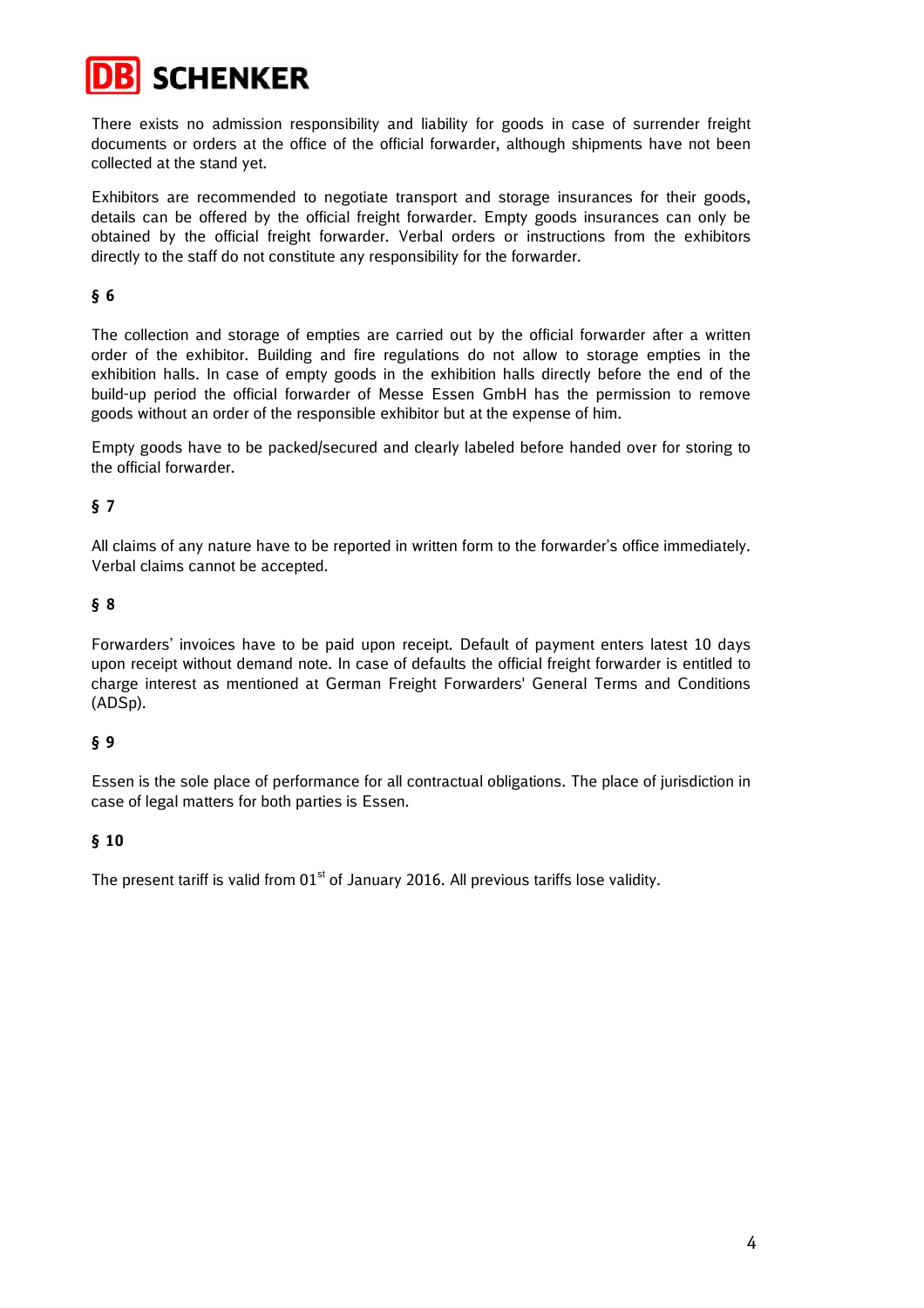

| 1.  | <b>Rental of fork lifts incl. driver</b>                                           |                  |
|-----|------------------------------------------------------------------------------------|------------------|
| 1.1 | Fork lift up to 3 to lifting capacity per hour                                     | EURO 125,00      |
| 1.2 | Minimum 1 hour<br>Fork lift up to 5 to lifting capacity per hour<br>Minimum 1 hour | EURO 138,00      |
|     | Over 5 to                                                                          | on demand        |
| 2.  | Rental of mobile cranes incl. driver                                               |                  |
| 2.1 | Crane up to 30 to per hour                                                         | EURO 200,00      |
|     | Minimum 2 hours                                                                    |                  |
| 2.2 | Crane up to 50 to per hour                                                         | EURO 220,00      |
|     | Minimum 2 hours                                                                    |                  |
|     | Over 50 to                                                                         | on demand        |
| 2.3 | Moving time from/to the exhibition ground Essen, all-in 1                          | 5 %              |
| 2.4 | Insurance of hook load per order                                                   |                  |
| 3.  | <b>Manpower</b>                                                                    |                  |
| 3.1 | Transport worker per hour                                                          | EURO 41,20       |
|     | Minimum 4 hours                                                                    |                  |
| 3.2 | Foreman and fork lift driver per hour                                              | EURO 49,00       |
|     | Minimum 4 hours                                                                    |                  |
| 3.3 | Heavy load or assembling team incl. tool kit<br>Minimum 4 hours                    | on demand        |
|     |                                                                                    |                  |
| 4.  | Surcharges for manpower and equipment (Chapter 1, 2 and 3)                         |                  |
| 4.1 | Saturday/ Overtime surcharge (Monday to Friday after 08:00 pm)                     | 50 %             |
| 4.2 | Night surcharge (Monday to Friday between 10:00pm - 07:00 am)                      | 100 %            |
| 4.3 | Sunday and holiday surcharge                                                       | 100 %            |
| 4.4 | Commission of advanced duties and taxes, etc.                                      | 2%               |
| 4.5 | Forwarding commission of fork lift and crane services, manpower                    | 15 %             |
| 4.6 | Forwarding insurance according to the value of the goods                           |                  |
| 4.7 | Risk-fee per order (only without a forwarding insurance)                           | <b>EURO 5,00</b> |
| 5.  | <b>Rental of pallet trucks</b>                                                     |                  |
| 5.1 | Pallet truck small per hour                                                        | EURO 19,50       |
|     | Lump sum per calendar day                                                          | EURO 55,00       |
| 5.2 | Pallet truck big per hour                                                          | EURO 21,80       |
|     | Lump sum per calendar day                                                          | EURO 55,00       |
|     | Transport to/from the exhibition booth excluded                                    |                  |

Time calculation for manpower and equipment in half-hour units.